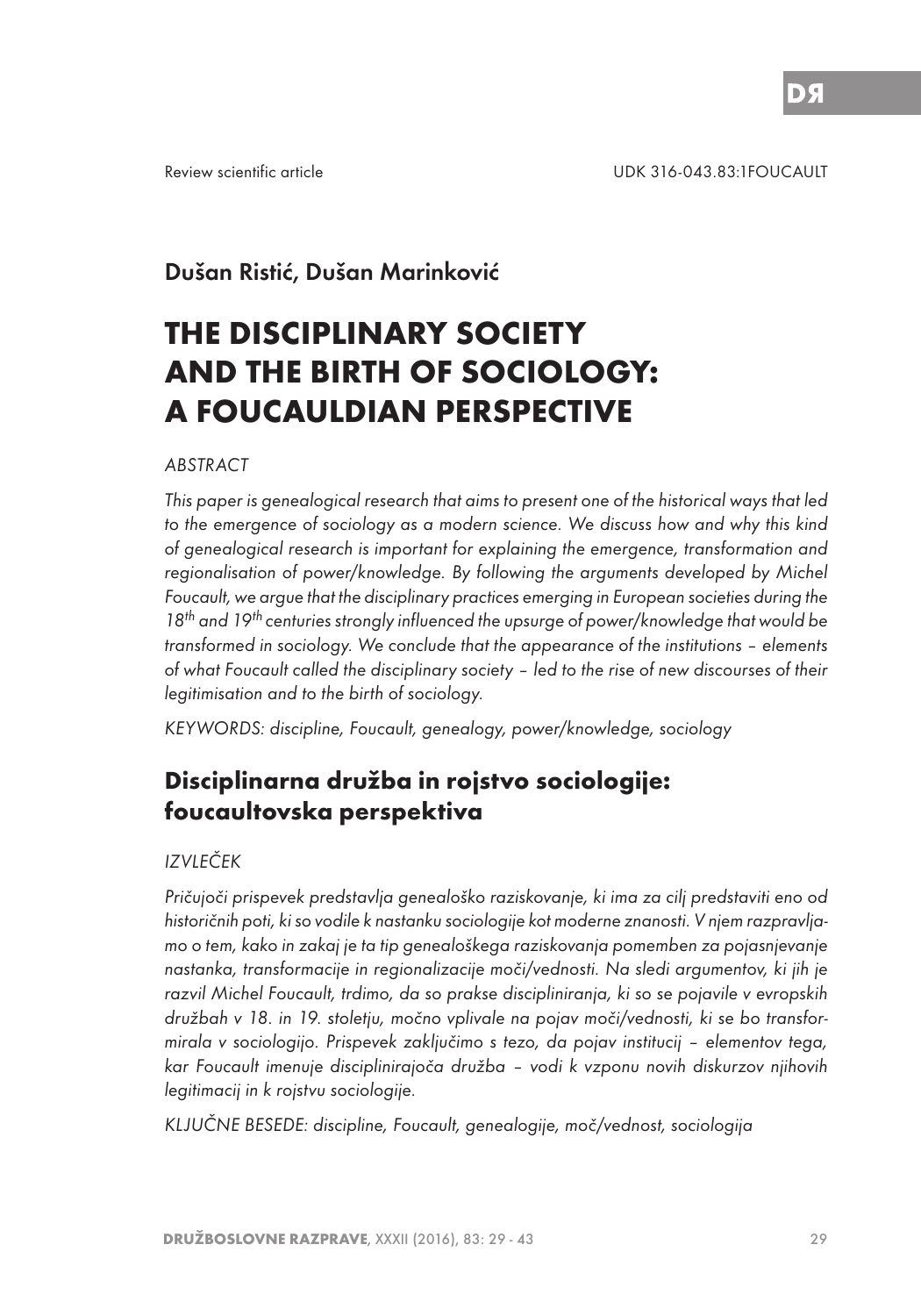### **1 Introduction**

One of the most important questions that tackle the very identity of social theory and sociological knowledge is the question of its legitimization. If we aim to reveal the social aspects of the processes of legitimization, the following questions arise: What kind of knowledge are we speaking of? What (social) authority and power stands behind that knowledge? Or, in other words: Whose knowledge matters? (Weiler 2009).

In the Coming Crisis of Western Sociology, Alvin Gouldner wrote that: "Academic Sociology is a science of repeatedly new beginnings; which is to say, it has a strange tendency towards amnesia" (Gouldner 1970: 159). The lack of agreement over the meaning of social theory is constantly present in sociological discourse. As a reflexive discipline, sociology understands that "its own project is part of the social reality it studies" and that a sociological understanding of society is an integral part of what society is (McCarthy 1996: 8).

Gouldner also pointed that "it is not possible to write a viable history of social theory today without creating a new intellectual genre – a genre which will be one part history, one part sociology, one part criticism, the whole encompassed in a membranous boundary permitting mutual access of facts to values and of technical analysis to cultural interests" (Gouldner 1965: 168; Calhoun 1995). Within the field of sociology, he recognized the need for questioning the problem of social change and the tendency to explain its own paths or genealogy of changes (Antonio 2005). However, it seems that sociology has lacked the analytical tools for doing it on its own. Not because of its underdevelopment, but because of the complexities of the social reality.

From a different perspective, Foucault's studies have shown that the analysis of political, economic and institutional regimes of the "production of truth" in society is possible if various regimes of discourse are explored through genealogical re-contextualization. This kind of research revealed the fact that knowledge is always tied to a technology of power: discipline, surveillance (Foucault, 1995), control (Foucault, 1998; 2006), etc., hence the importance of genealogical research. In sociology, it is primarily reflected in the fact that it can "narrow down" the problem of the general history of knowledge and transfer it from global to local level (Foucault 1984b: 90). The genealogy also aims to trace the origin of sociological knowledge by "localizing" it and in that way "protecting" us from the generalizations of the total history (Foucault, 1984d: 250).

This paper addresses the importance of the genealogical research in the analysis of the history of sociology as a modern science<sup>1</sup>. Our aim is to explain the significance of the disciplinary practices and the rise of what Foucault (1995) called the disciplinary society for the emergence of sociological discourse. Still, we examine just one of the "genealogical paths", through the connections between disciplinary practices and their infusion in the epistemological apparatus of social sciences. In other words, we examine how institutional practices and procedures - that have emerged during the 18<sup>th</sup> and 19<sup>th</sup> centuries

<sup>1.</sup> This article is based on the paper presented at the 'Annual Meeting of the Slovenian Sociological Association 2015 – Sociology between Producing Knowledge and Shaping Society' that was held from 6th to 7th November 2015 in Ljubljana, Slovenia.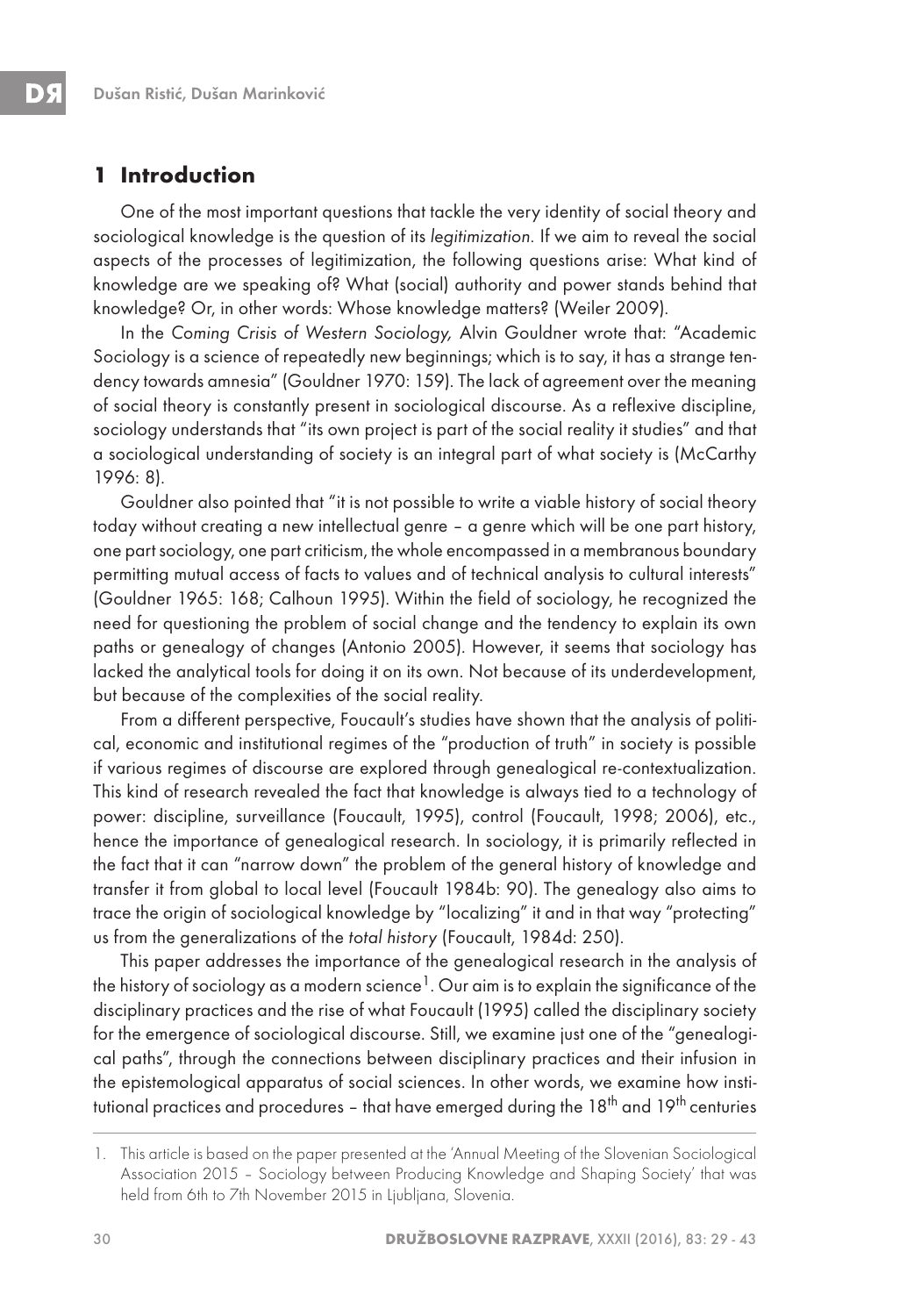in European societies, became the modern disciplinary regime of power/knowledge and how they have influenced the emergence of the scientific discourse on society.

## **2 Regional character of knowledge and the genealogical project**

Moving through the genealogical paths of "local" European geography and a number of common fields where knowledge has been produced, we are introduced into the field of research – the field of politics and fields of power and resistance. In defining what knowledge is, we can use different concepts, due to the fact that no knowledge is shaped without a system of communication, registering, accumulation, and shifting (Foucault 1994: 389). Hence, the recognition of the fact that knowledge and power are closely related is nothing new, and it can be found in the many works from Marx to Foucault.

Knowledge has the relational and regional character. It means that the changes in the processes of its legitimization "cannot be explained – at least not exclusively – in terms of the content of knowledge itself" (Weiler 2009: 3). The knowledge is never autonomous in the absolute sense. It is not independent of time, locality of space and geography, institutions and practices in which it is embedded. The regionality of knowledge considers it to be a spatial category. Knowledge is related to the context where it emerges from – regardless if its background is symbolical or territorial region. More important: "Once knowledge can be analysed in terms of region, domain, implantation, displacement, transposition, one is able to capture the process by which knowledge functions as a form of power and disseminates the effects of power" (Foucault 1980c: 69). In other words the regionalization of knowledge signifies the differences in "an administration of knowledge, a politics of knowledge", as well as "the relations of power which pass via knowledge" (Foucault 1980c: 69). In addition, the perspective of the regionality of knowledge also points to its relationality in the sense of its different ways of interconnectedness to some context (for instance, through the practices of teaching, administration, politics, power, etc). Relationality is the characteristic feature of scientific knowledge (Latour 2007: 16). For instance, one possible genealogical line of the regionalization of (scientific) knowledge can be seen through the history of universities in Europe, since the public and anonymous knowledge have been constituted partially because of the institutionalization of universities during the 12<sup>th</sup> century in Western Europe. However, the other genealogical line, or the subject of our interest in this enterprise, leads us in paths of Enlightenment and the rise of the practices of disciplining knowledge in different social fields.

Knowledge has been firmly connected with science for many centuries, and science converted knowledge into the "regime of the truth" by different, "local" practices and institutions – always in order to monopolize it, globalize it and universalize it. However, we should not forget that the term "knowledge" includes not just the scientific knowledge, but all the possible types of knowledge identified in past and present societies. In other words, anything that counts as knowledge (McCarthy 1996: 16). Knowledge is not just the knowledge of truth in the scientific sense of the word, but also the knowledge of sense – because it secures basic interpretative and symbolic schemes for what people call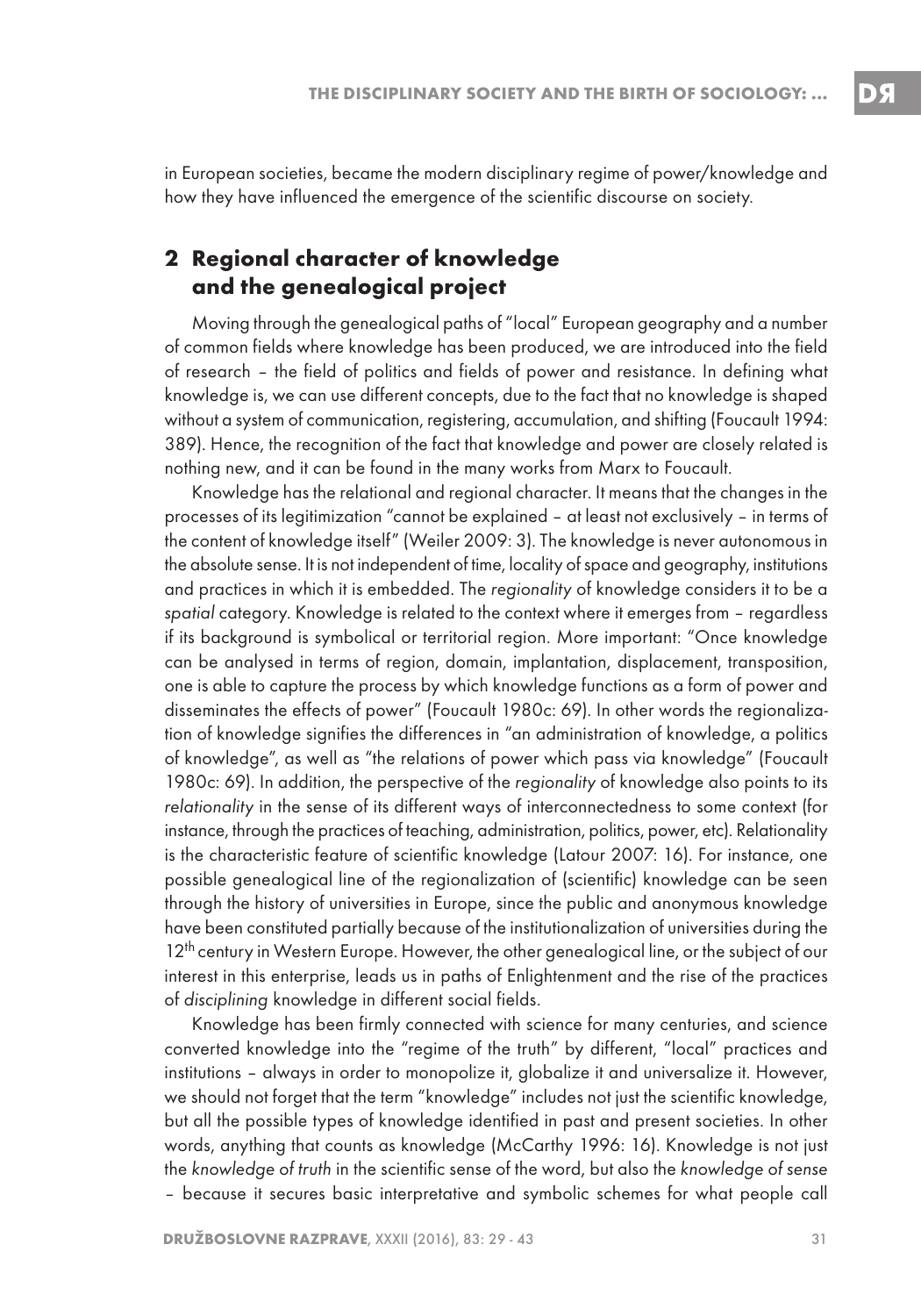social reality. In an even more general sense, knowledge is the most immediate and yet mediated relationship between us and the world. It is the most immediate one because the world (necessarily) appears as a representation of knowledge; it is considered a mediator**,** because there is an entire symbolic system, interpretative mechanisms, concepts, interests, strategies, culture, politics, power, institutions and practices between us and the world. Knowledge is also a kind of 'resistance' to the unforeseen world events that do not depend on us (Marinković et al. 2014). Although these general claims about knowledge should ensure us to see knowledge everywhere and in everything, genealogy should help us to narrow down the means of its analysis.

Genealogical project and the research of the regionalization of knowledge aims to explain how a certain kind of knowledge is constructed, what can pass as acceptable way of getting at reality and how knowledge claims are justified and stabilized in social practices (Livingstone 2003: 88). Regionalization in this context could be defined as a social process that includes – depending on the sphere (politics, geography, culture, economy) – different criteria for delimitation between the social practices. Regions are not exclusively geographical units, just as geography is not only the question of space. Regions of discourses in society are based upon the fragmentation and differentiations of social practices and knowledge. This is because "knowledge is not made for understanding; it is made for cutting" (Foucault 1982: 208); to separate, distribute, classify, to produce different regions of knowledge and identities or subjects in the opposite sides of this "cutting"**.** Pierre Bourdieu wrote that regional discourse is the performative discourse whose aim is to legitimize certain definition of borders (Bourdieu 1992) – not just between the territorial regions, but also between the symbolic ones. In other words, the question of the regionality of knowledge is the question of the classification or the systems of classifications. Also, it is the question of division between the epistemological fields and subfields, the question of regionalization of subjects and boundaries between the sciences. They emerge, however, not as a consequence of "pure" research efforts of the scientists, but also as a consequence of the differentiation between social practices and spheres or fields of social action.

### **3 Enlightenment and the rise of the disciplinary society**

If we look back in the history of sociology, we can see that it is the Franco-German fusion. We can also see that in the period of the emergence of the sociological discourse, there were structural and social fusions – or, the mixture of de-structured aristocracy and its socio-political conservatism on one side, and the middle class and its technical intelligence on the rise with their socio-political liberalism on the other. That is the deep dichotomous core structure of sociology and the reason why "sociology was thus at first the intellectual product of old strata that had lost their social power and of new ones that were still far from fully developed" (Gouldner 1970: 106-107).

However, when it comes to sociology, "the genealogy of knowledge must first – before it does anything else – explain the problem of the Enlightenment. It has to say what was at the time described (and was still described in the 19<sup>th</sup> and 20<sup>th</sup> century) as the progress of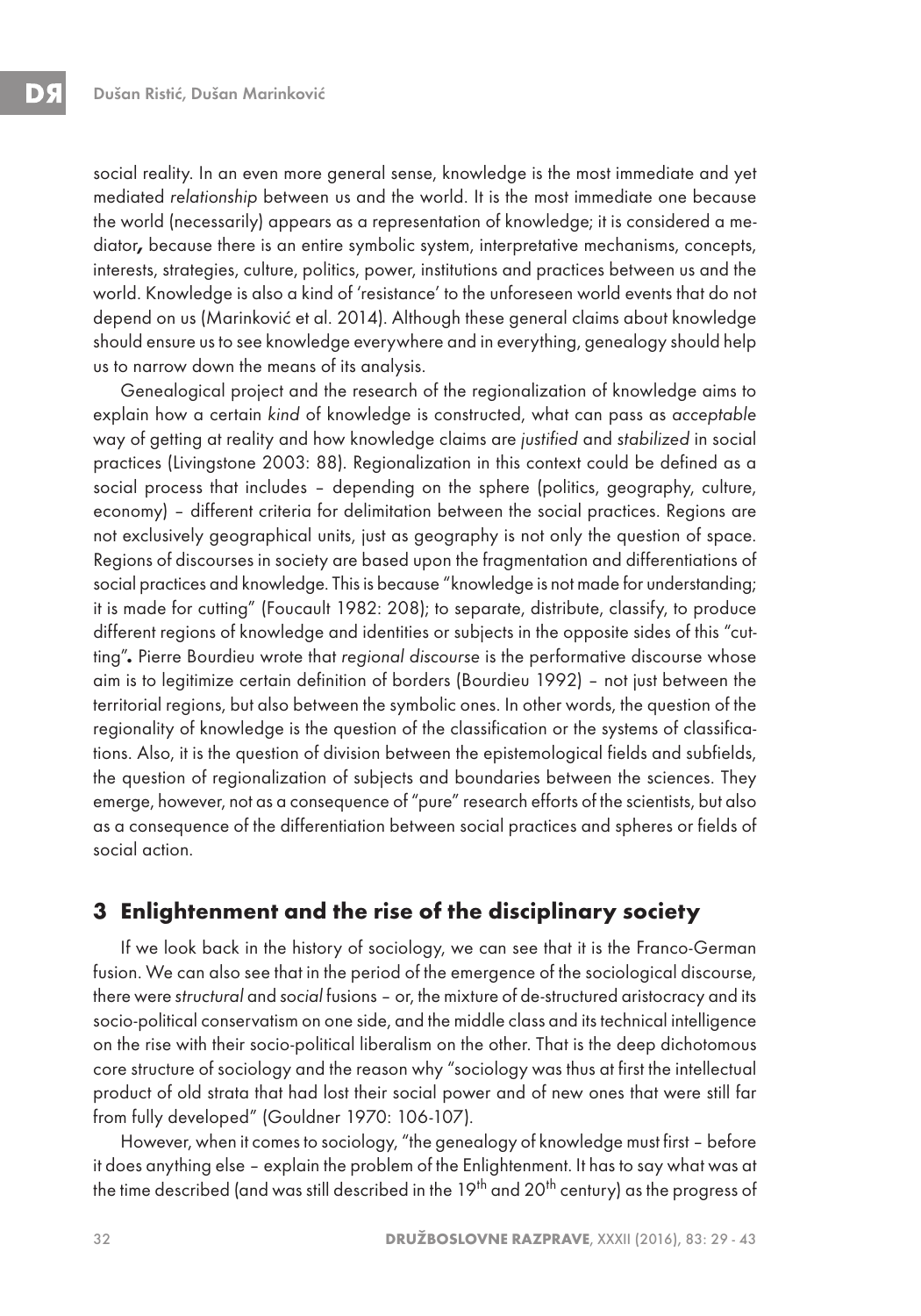Enlightenment, the struggle of knowledge against ignorance, of reason against chimeras, of experience against prejudices, of reason against error, and so on" (Foucault 1998: 178). In short, genealogy and its discourse-power axis, should examine the processes of institutionalization and legitimization of knowledge.

In attempt of tracing the genealogy of sociological discourse, we can notice that the  $18<sup>th</sup>$ century and the Enlightenment were the periods of the "Great exclusion" (Foucault 1984c; 1995) and discontinuity between the two epochs or types of social order. In Gouldner's terms, it was also the period when the "tragic vision of the world was fading away" (also see Marinković 2006; Gouldner 1976). Although we may wish to draw a dividing-line between the epochs, or between the different social orders and ontologies, the limit we are trying to set "may perhaps be no more than an arbitrary division" (Foucault 2002b: 56). Either way, we are speaking about the historical period, an archive (Foucault 2002a), and the transition and transformation of knowledge as well as the creation of the new "space" for the sociological knowledge to emerge. In other words, we are trying to detect the new ways of thinking, the era of new relationships among people and the emergence of the social as the type of the human relation, but also the way of legitimization of community. Society and the knowledge on society were formed as the system of practices and the system of scientific thought that has been significantly modified, and still lasts. In the long historical period, from the emergence of Protestantism, over the Enlightenment to the revolution in France, we can see a number of important social transformations that could be sublimed in the new type of social identity, social reality and the new Weltanschauung (Marinković 2006: 67; Chriss 2002).

The Enlightenment is, as Kant (1784) indicated in his famous essay "Was ist Aufklärung?", a "way out" – or the process that releases us from the status of "immaturity". By that term he meant "a certain state of our will that makes us accept someone else's authority to lead us in areas where the use of reason is called for" (also see Foucault 1984c). However, this historical period also provided the strengthening of a certain type of philosophical reflection, a problematization (Foucault 1984a) of the present time and articulation of the subject. But what is more important in the context of this paper is that during the  $18<sup>th</sup>$ century, there was a development of many different types of technical knowledge (as a consequence of the demands of the production and the prices of these knowledges) and also "the development of processes that allowed bigger, more general, or more industrialized knowledges, or knowledges that circulated more easily, to annex, confiscate, and take over smaller, more particular, more local, and more artisanal knowledges" (Foucault 1998: 179).

At that time, in the "battle for the knowledge" and its legitimization, the State will intervene, either directly or indirectly, in four different ways. The first is by elimination or disqualification of "what might be termed useless and irreducible little knowledges that are expensive in economic terms" (Foucault 1998: 180). Then, by normalizing knowledges – clustering them together and breaking the barriers of secrecy and technological or geographical boundaries. The normalization also signified the unification or control of the "dispersed knowledges". Third operation is hierarchical classification of knowledge while the fourth operation is derived from this one: it considers the "pyramidal centralization that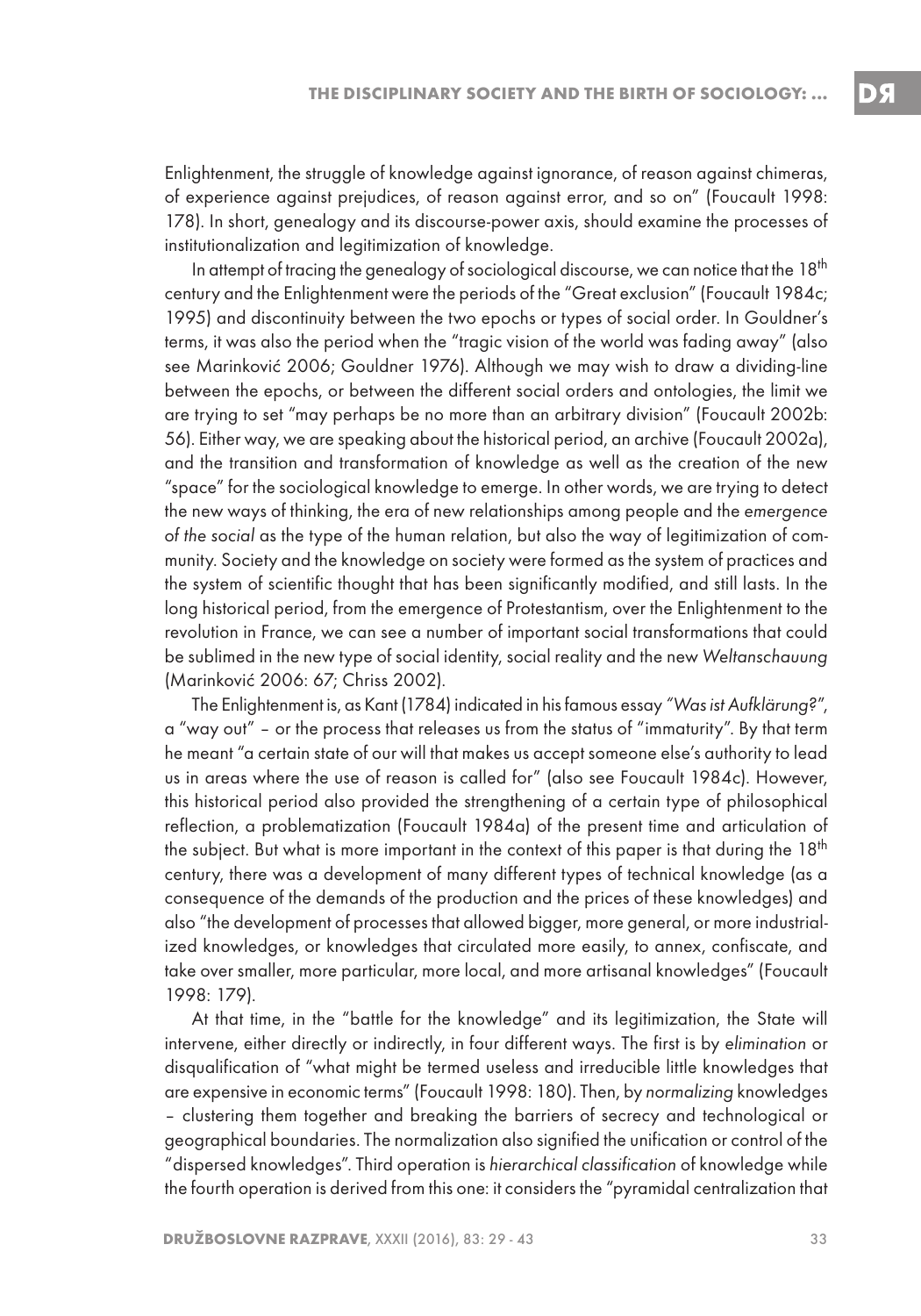allows these knowledges to be controlled, which ensures that they can be selected, and both that the content of these knowledges can be transmitted upward from the bottom, and that the overall directions and the general organizations it wishes to promote can be transmitted downward from the top" (Foucault 1998: 180).

Hence, we can say that the  $18<sup>th</sup>$  century was the century when different types of knowledge were disciplined and when the "internal organization of every knowledge became a discipline" – that allowed it "to eradicate false knowledge or non-knowledge" (Foucault 1998: 181). And the disciplining of knowledge led to the new way of systematization and organization of knowledge into the global field that we call science.

Besides the focus on the problem of the Enlightenment, the genealogy of (sociological) knowledge should also trace the development of the other "disciplinary dispositives" of modern societies since the end of the 18<sup>th</sup> century (Foucault 1995).

For instance, at the end of the  $18<sup>th</sup>$  century, there were significant transformations in the "disciplining of space" in society. In other words, disposition of space started to serve significantly to the economical and political ends (Foucault, 1980d: 148). New spatial strategies or spatially mediated multiplication of discipline contributed to the formation of "pure community", but also the "disciplined society" (Foucault 1995: 198). "Underlying disciplinary projects the image of the plague stands for all forms of confusion and disorder; just as the image of the leper, cut off from all human contact, underlies projects of exclusion" (Foucault 1995: 199). Clive Norris summarizes these two different social models of discipline and control: "Power over the plague victims is exercised by 'differentiation', 'segmentation', and 'training'. In contrast, power over the leper is managed by enforced 'segregation', 'separation', 'confinement'and 'exile' (Norris 2003: 250; see also Myers and Wilson 2014). Whilst "the leper gave rise to rituals of exclusion… the plague gave rise to disciplinary diagrams" (Foucault 1995: 231). These schémas disciplinaires "require a strict spatial partitioning, careful surveillance, detailed inspection and order" (Elden 2003: 243). This was about a disciplinary project that multiplied spatialization – an area was divided into infected and uninfected parts, as well as the towns. Parts of the town tissue were "sick", others were not.

Then we can also see the "dramaturgy of liberation" of the madman, also analyzed by Foucault. It was the differentiation of power/knowledge and the microphysics of medicalized disciplinary practice. That was the practice of power/knowledge within the heterogeneous spatialized forms – in hospitals, prisons, schools, army barracs, factories – with the disciplining and surveilling mechanisms that were applied to bodies. And the power/ knowledge gained its discursivity precisely through these mechanisms – as the outcome of the disciplinary practices over the objects that were separated, classified, spatially distributed, medicalized (Foucault 1980e: 44). The best example and the substance of these "scattered" disciplinary techniques was the model of Panopticon developed by Jeremy Bentham (1995) and consequently, the concept of Panopticism introduced by Foucault. Panopticon "could be used as a machine to carry out experiments, to alter behaviour, to train or correct individuals" (Foucault 1995: 203). But research procedures, which were too inquisitorial, would liberate space more and more for investigative analysis. Investigation would be established in opposition with research: "Such forms of analysis gave rise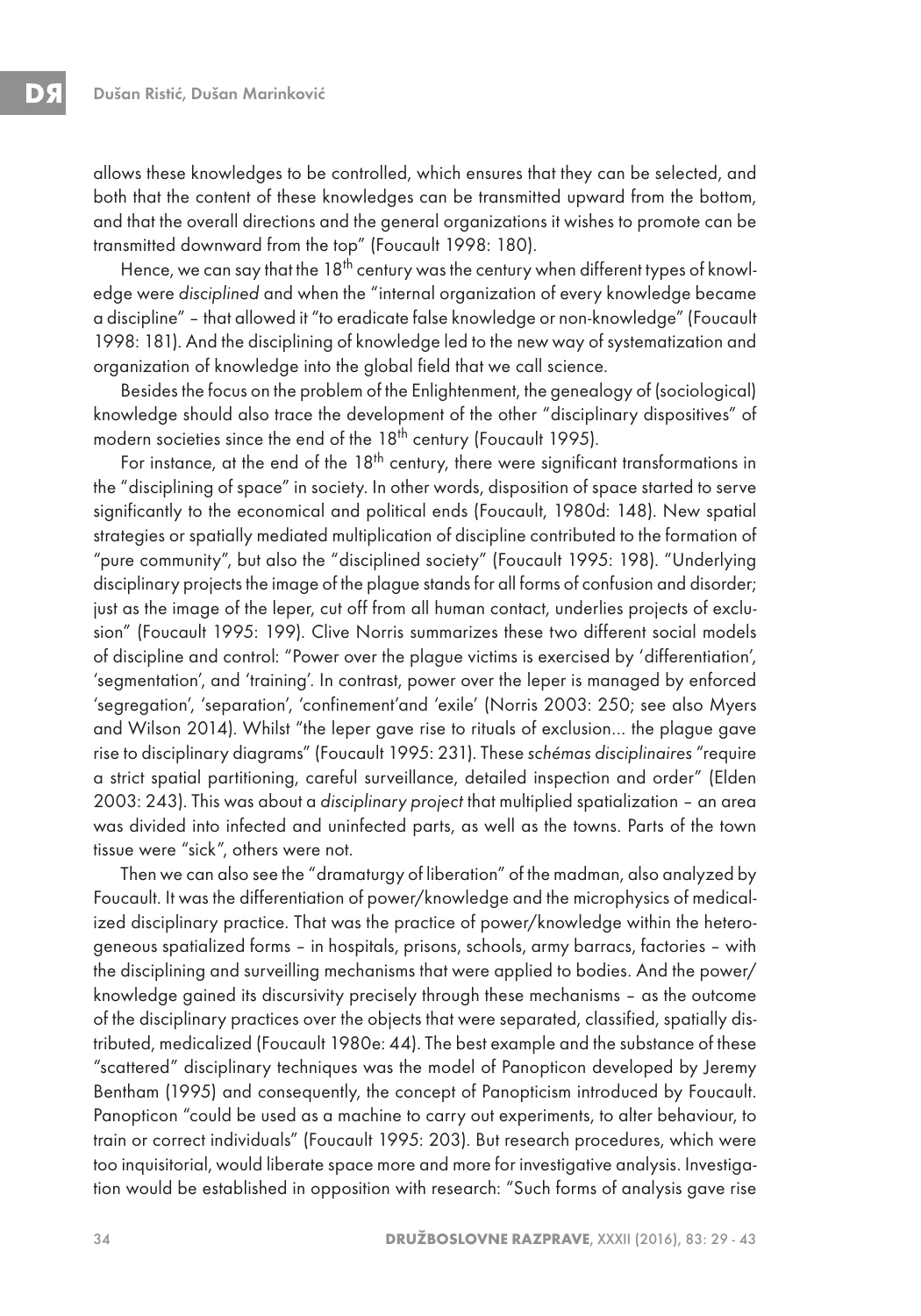to sociology, psychology, psychopathology, criminology, and psychoanalysis" (Foucault 2001: 5).

In all of these, we can notice the constitutive transitions in the disciplining order and the emergence of disciplinary society – through the institutions that have introduced the different types of disciplinary practices. In addition, those practices were getting more implemented in different social fields. We see the birth of different social institutions that articulate not just what Foucault called the power/knowledge, but also the positive knowledge: psychiatric clinics, hospitals, schools, modern universities, prisons, laboratories, etc. (Marinković 2006: 72). That is why the concept of power/knowledge reflects the permanent connection and intertwinance of power and knowledge. Aforementioned social institutions, as well as the humanistic and social sciences, got the monopoly over time i.e. power and monopoly over the legitimization of knowledge.

In the processes of the general social and historical deritualization (Marinković and Ristić 2016) and rationalization of the Western societies at the end of the 18<sup>th</sup> century, we see the emergence of new types of discourses: legal, pedagogical, psychological, medical, and psychiatric. In other words, we are witnessing the grouping of the new regions of discursive practices and knowledge/power. For a long time, different statements could be come across in Europe: on wealth (which was not yet economy), on nature (which was still not biology), on representations (which were still not philology), on the lack of clarity of madness (which was still not psychiatry), on crimes (which were still not penology and criminology) – until they were homogenised and disciplined by the spheres and institutions that became the authorized places for the production of the legitimate knowledge (Marinković 2012). But even before the established autonomy gave a relative permanence to discourses, they were tied to temporarity, cyclicity and periodicity of knowledge and communication as ritual practices. And just like that, by the end of the  $18<sup>th</sup>$  century, a gloomy ceremony of punishment started disappearing along with the body exposed to public torture and execution (Foucault 1995). In parallel to these processes of the deritualization of punishing the body, many practices of saying, stating, uttering and knowing were deritualized (Ristić and Marinković 2015). Finally, through the different processes of disciplinary practices in  $18<sup>th</sup>$  and  $19<sup>th</sup>$  centuries – development of social institutions and disciplining the knowledge – many different objects emerged as the subjects of research. And one of them is society as the subject of sociology. These new subjects fulfilled new, regionalized and discursive spaces of knowledge creation.

Therefore, the disciplining of European societies from the 18<sup>th</sup> century did not imply that individuals became more and more docile or that societies were created just out of the prisons, schools or army barracks. It meant that societies were aiming towards more rationality and control of productivity and networks of communication – Entzauberung der Welt – (Weber 2005). In these processes, we can see that different forms of power/ knowledge are transferred through the disciplines and technologies of individual discipline, working, learning, procedures of normalization, sexual behaviour – whether we speak of the production with the economical purpose or of institutions that have the important function in the organization and control of the social action.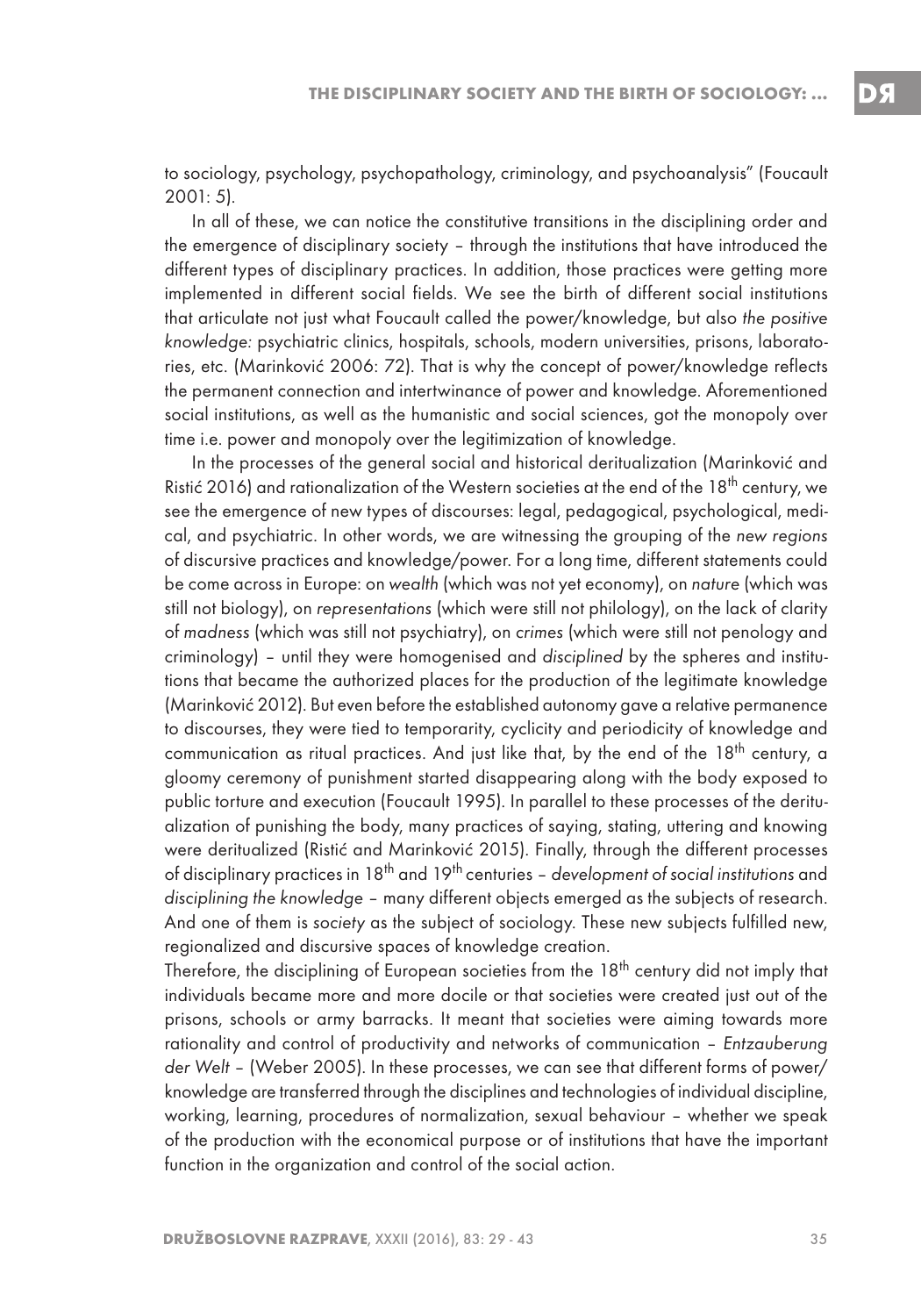### **4 Transformations and transitions of disciplinary practices into sociological discourse**

Overall changes and transitions in the disciplinary diagram of power signified the need to expand, fade away and diffuse the former norms of discipline that were limited to the localization and internment of the bodies in the classic prisons and military institutions. In other words, more subtle forms and practices of surveillance and control needed to be implemented in the emergent field of the social. One of them is the disciplining the knowledge creation and knowledge production.

As it was mentioned, from the end of the 18<sup>th</sup> century, a new social body emerged. It was the body of society. Along with this body, the new epistemological concept arose – the concept of population (Foucault 2007). Population is the multitude that lives, works and reproduces. Society and population were the great revelation: "What was discovered at that time – and this was one of the great discoveries of political thought at the end of the eighteenth century – was the idea of society" (Foucault 1984d: 242). In other words, it was the new body "which becomes the new principle in the nineteenth century" (Foucault 1980b: 55). The same matrices and models of discipline that had earlier been constructed over concrete, individual bodies would be applied to this new body. The trihedral measureinvestigation-interrogation would be applied to the social body through the emergence and regionalization of knowledge: statistics, demography, economy, political science, sociology.

Through the collective body of the population the society becomes the object of the study – of a new anatomy, mechanics, pathology and panoptics. Through the population, society becomes the object of bio-politics (Foucault 2008). This abstract phenomenon – society – finally becomes visible. That is because population has its morphology and it can be measured, investigated and interrogated. It becomes visible through the new discourses on society that emerge – the rise and development of the sciences. Discipline and Punish, History of Madness and History of Sexuality represent the genealogy of the new practices and technologies of power/knowledge, especially during the 18<sup>th</sup> and 19<sup>th</sup> centuries. These are also genealogies of new practices of disciplining (Revel 2002: 21), that took place in space and that could not be possible without different institutions and techniques developed within those institutions. Those were the ways of disciplining the multitude – new social programs of institutions at their early stage of development in Europe. They have embodied the use of technical abilities, the "games" of communication and relations of power/knowledge. They have shown how system of objective purpose can be joined as a model of articulation and model of diffusion that in certain context (school, prison, factory or clinic) gives priority to the relations of power and docility. In addition, they have showed how certain institutions were able to become the places of articulation of epistemological models and dichotomies – for instance one between the normal and pathological (Canguilhem 2013). In a certain institution (factory, clinic), priority was directed to purposeful activities, or (in schools) to the relation of communication and disciplines of teaching (Foucault 1982).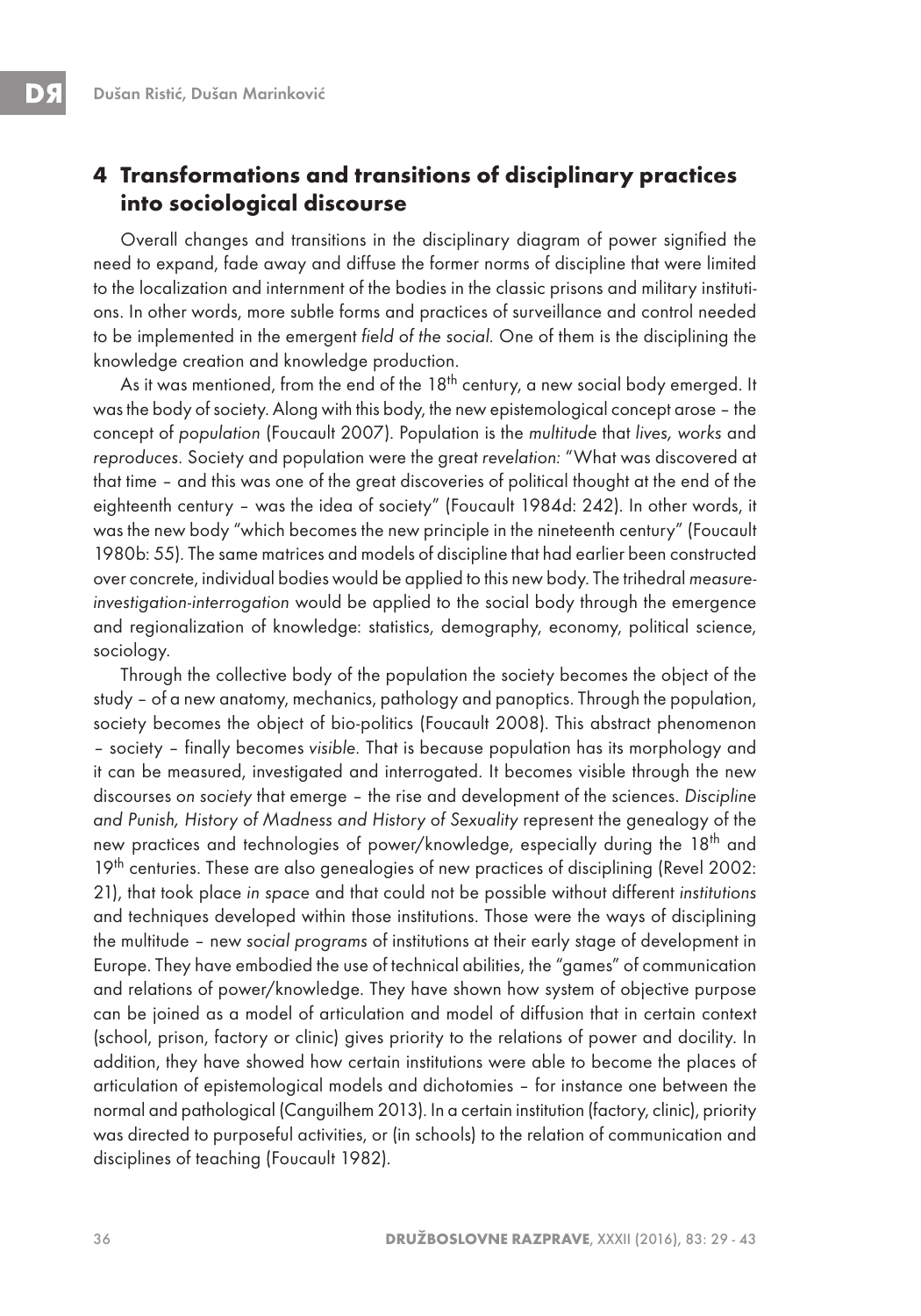If we aim to understand how those institutions and their legitimization of certain type of knowledge influenced the formation of sociological discourse, we should pay our attention to the problem of the normalization of the representations.

Social representations as "normalizing judgements" are part of the social technologies of governmentality (Foucault 2010). In other words, representations are the instruments of discipline. One of the fundamental effects of power is the social acceptance and circulation of certain discourses – the ones that legitimize the social reality we are living in. The complexity of the social process of normalization is reflected in the fact that it does not imply exclusively the regime of discourses that circulates in one society (Neumann 1999), but also many different social non-discursive practices and other social technologies.

Institutions always articulate and legitimize the adequate forms or rationalities that organize doings. These are actually social technologies that can be applied in many different social fields in order to achieve certain social objectives. For instance, disciplinary technologies and the way the work is organized in economy, should contribute to greater precision, labor productivity and so on. In science, particular way of thinking and discipline contribute to a greater precision and elaboration of ideas, concepts and terms. They also contribute to the improvement and development of (scientific) knowledge. Social technologies are thus established and modified in accordance with different social norms and relationships. At the same time, they express the distribution of discipline and power/ knowledge.

Social technologies are also the ways of homogenization and systematization of different spheres of social beaviour. Practices are complex assemblages of rational and irrational behaviour, but they are also the strategic and tactical freedom games (Foucault 1980a). It means that practices always contain the disproportion or the specific economy of relation of power/knowledge. They are not just the instruments of social control, but also the instruments of resistance. Discursive practices are the mean of reproduction of social technologies<sup>2</sup> but also of their articulations (Laclau and Mouffe 2001). Programs, technologies and dispositives of social practices are not ideal types in the Weberian sense, but elements that are articulated one on another. They are as real as the institutions that stabilize them, or as the behaviour of people (Foucault 1994). The consequences of social technologies can be seen in the whole social field, but for them to emerge it is necessary that tools, or the material machineries are used by diagrams in the certain disposition (Deleuze 2006).

In accordance with previous statements, the genealogy of knowledge should follow the genealogy of disciplinatory practices as the operative mechanisms and technologies

<sup>2.</sup> The notion of reproduction in this context signifies the repetitive acts or the repetition of certain social behavior and practices. It "implies continuity of a system or structure as well as human agency. More theoretically, the notion is used to bridge the well-known gap between the macro-level and the micro-level of social structure. Systems or abstract structures, such as ideologies, natural languages, and societal arrangements are thus said to be both manifested in, as well as made to persist as such through, social practices of social actors at the micro-level. A language like English is reproduced, daily and by millions of people, by its everyday use. And so are capitalist, sexist or racist ideologies" (Van Dijk1998: 228).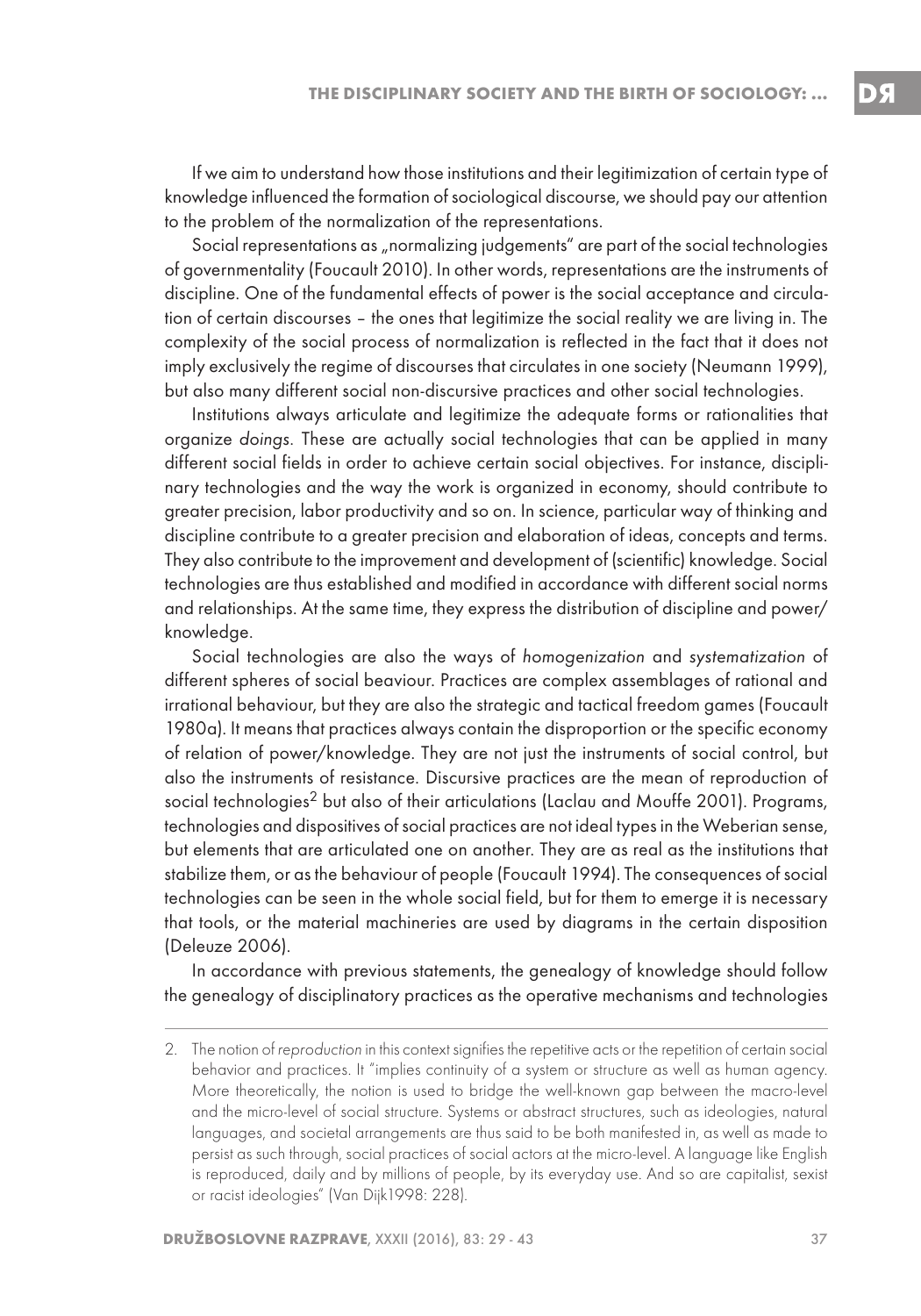that are placed within the institutions, within the certain relation of power and "fix" them into a kind of reproductive setting.

Discipline is in Foucault's work a principle "which is itself relative and mobile; which permits construction, but within narrow confines" (Foucault 1981: 59). It makes possible the individualization and authorization of discourse and is "defined by a domain of objects, a set of methods, a corpus of propositions considered to be true, a play of rules and definitions, of techniques and instruments" (Foucault 1981: 59). Discipline is not just the sum of what can be said about a subject: "Medicine is not constituted by the total of what can be truthfully said about illness; botany cannot be defined by the sum of all the truths concerning plants" (Foucault 1981: 60). Discipline is the procedure of producing the truth, but also the errors that have the positive function of renewal and progress: "Within its own limits, each discipline recognizes true and false propositions; but it pushes back a whole teratology of knowledge beyond its margins" (Foucault 1981: 60).<sup>3</sup> It "fixes limits for discourse by the action of an identity which takes the form of a permanent re-actuation of the rules" (Foucault 1981: 61).

In addition, disciplinary methods made "the meticulous control of the operations of the body, which assured the constant subjection of its forces and imposed upon them a relation of docility-utility" possible (Foucault 1995: 137). The historical moment of the discipline to arise, according to Foucault, was the moment when "an art of the human body was born, which was directed not only at the growth of its skills, nor at the intensification of its subjection, but at the formation of a relation that in the mechanism itself makes it more obedient as it becomes more useful" (Foucault 1995: 137-138). Discipline produced the subjected, practiced and "docile" bodies. The history of the different disciplinary institutions, with all their differences would show precisely the effects of those subjections, practices and "docility".

What was obvious is that from 17<sup>th</sup> century onwards, mostly on the territory of Western Europe, we could testify of the development of the mechanisms of power that were applied in different social fields (education, punishment, production, reproduction).

Hence, the importance of the genealogy of institutions is considered to be as equal as the importance of their procedures and disciplinary techniques or the differences among them (for instance, between prison discipline, hospital discipline or school discipline). These institutions created different types of inmates as the object of the inquiry and complex procedure of surveillance and punishment (Foucault 1995).

As we have already mentioned, disciplinary techniques had to take into account a new phenomenon that was articulated like never before – new social body of population (Foucault 2007). Processing, controling and surveilling of a large number of people

<sup>3.</sup> Foucault use the example of Mendel: "What Mendel did was to constitute the hereditary trait as an absolutely new biological object, thanks to a kind of filtering which had never been used before: he detached the trait from the species, and from the sex which transmits it; the field in which he observed it being the infinitely open series of the generations, where it appears and disappears according to statistical regularities. This was a new object which called for new conceptual instruments and new theoretical foundations. Mendel spoke the truth, but he was not 'within the truth' of the biological discourse of his time" (Foucault 1981: 61).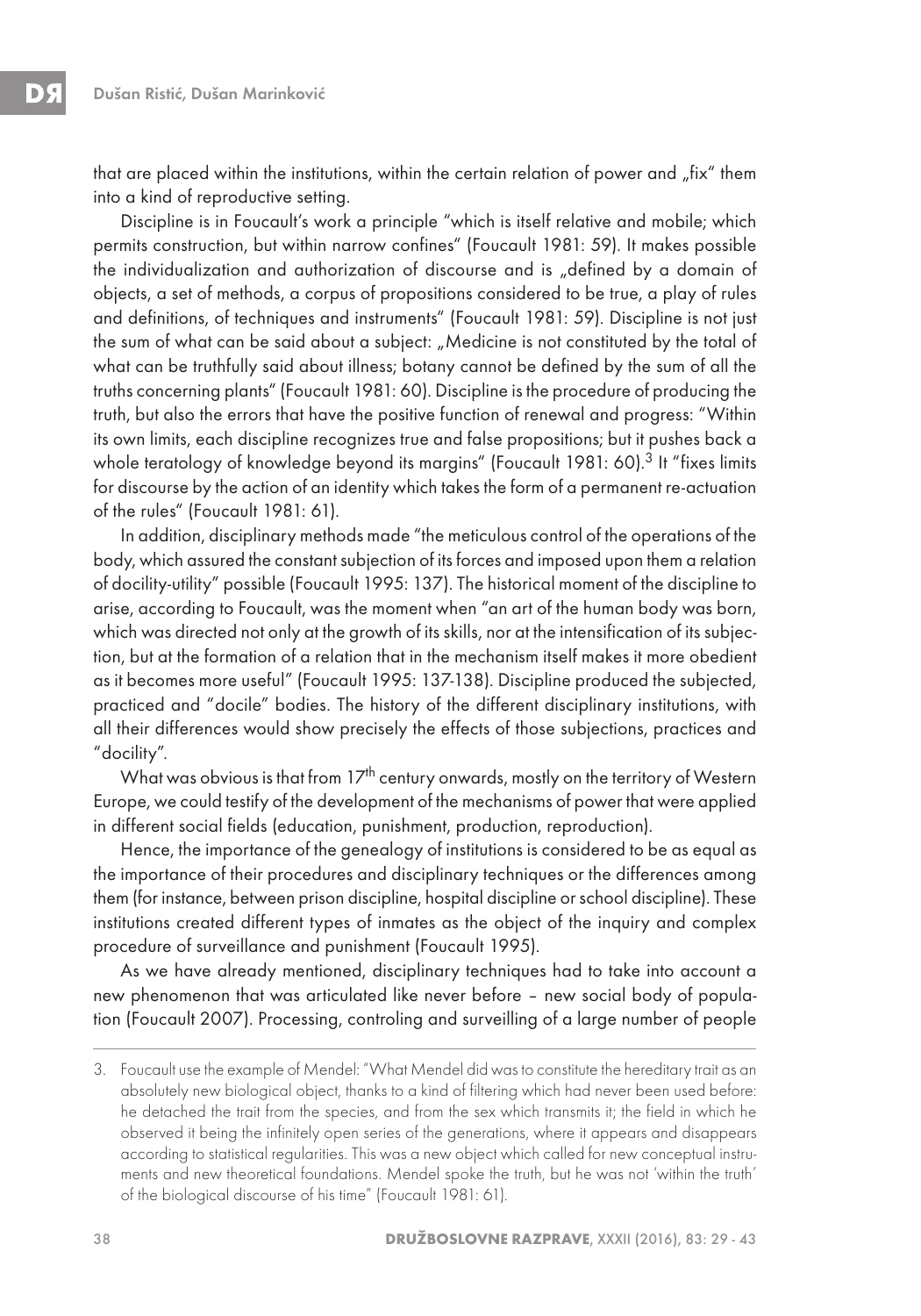opened new types of problems as well as the need for the new types of knowledge – those of demography, health and other public policies, dealing with hygiene, life-span, fertility and so forth. These problems would also be of the specific interest of sociology, since its subject matter – a social body – was settled in the continuum between the individual body and the body of the population.

The techniques of the discipline were not considered to be the ideal types in one moment of history but more as the different techniques and practices and concrete behaviours that had the purpose to serve the particular, local needs (Foucault 1980a; 1994). For instance, we can see the disciplinary connection between the Quaker theory and prison punishment, since both insisted on isolation, solitude and silence. The obligation and discipline of silence were installed in the prison system and a reward for good behaviour was the privilege of speech (Rusche and Kirchheimer 1939). Everything that had to be said, spoken or shaped in utterances and discourses was supposed to happen in the spaces of the investigation – this was the only acceptable place to produce the utterances. There was, namely, a deep inquisition pattern – model "inquisitorial" (Foucault 1994: 391) – relation not only towards the body, but also towards the speech. Despite the fact that our representations were familiar with inquisition practices which use the body, those were to a great extent practices over texts and utterances. This pattern would later become part of the epistemological strategy of empirical sciences (Foucault 1994: 391).

In this pattern the body and the text (Ristić and Marinković 2015) were caught in the trihedral measure-investigation-interrogation, where the measure was a mean of establishing or re-establishing the order; the investigation was a mean of establishing or restoring the facts; interrogation was a mean of establishing or restoring a norm, a rule, a division, and classification (Foucault 1994:390). The Inquisition system became "one of the most significant juridical-political matrices of our knowledge" (Foucault 1994: 392).

The development of society also brought "a separation of the functions of the doctor and the priest, and then a transfer of moral regulation from the church to the clinic", which gave Turner a basis to conclude that medicine occupied "the social space left by the erosion of religion" (Turner 2002: 22). This was a new codification, or rather a re-codification of practices by the technology of separation, that is medicalized classification and rise of the medical knowledge. Since the  $17<sup>th</sup>$  century, body became both the place and the instrument of knowledge, a place of the new epistemology of empiricism (Wolfe and Gal 2010). Primarily, medicine, anatomy and pathology found the body as a place that could "produce" a new kind of texts, utterances and discourses or the new epistemology of the social sciences.

Now we can see how the disciplinary practices that have developed due to the social concepts of measure, investigation and interrogation are incorporated in the epistemological apparatus of sociology. The very practice of investigation, being essentially the inquisitorial model or form, has its long history in Europe and is not eventually embedded in scientific procedures and construction of facts. What was once designed primary for practice in courts and was modified during the transition from revenge to punishment, become applied in different social institutions and practices of governmentality. It also became important in the context of the development of the system of knowledge. What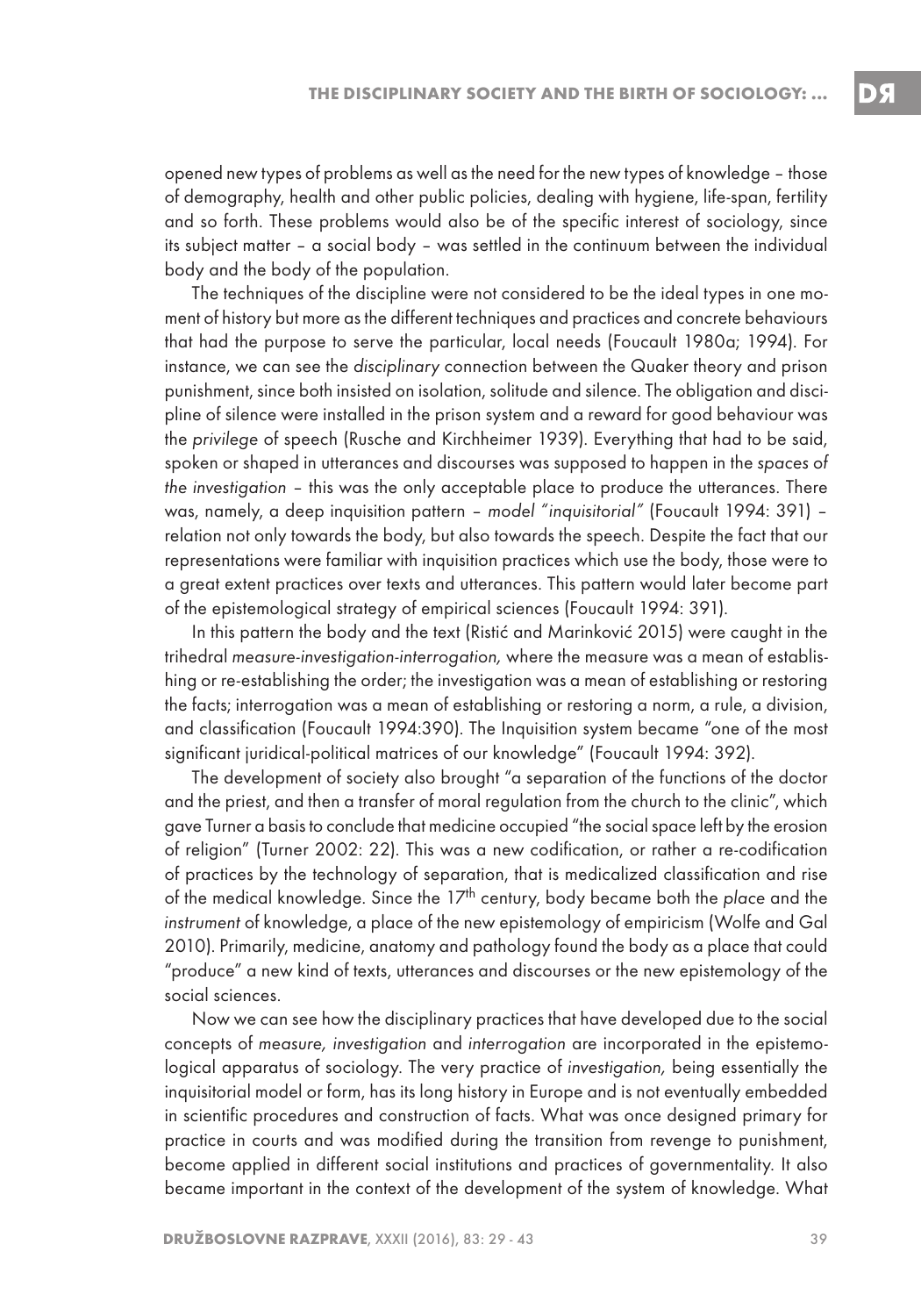once were social measures, techniques and technologies, later became the epistemological instruments, transformed into models of research in medicine, law, linguistics and in other sciences. Finally, it was articulated during the 19<sup>th</sup> century in the works of classic sociologists. For instance, Durkheim's sociology appeared (as well as structural-functionalism in Parsons, or system theory) as the sociology of measure. If we considered the sociology of investigation, then we could point to whole field of empirical sociological studies and not just early, classical works. Subsequently, a good example of the sociology of interrogation would be Marxism and it's varieties.

This is to emphasize that sociology and sociological discipline emerged from the certain social needs. They are inextricably linked to some social problem. On the other side, we have tried to trace some of the aspects of the development of disciplinary society that established the new norms to individuals and societies, and accordingly, made possible the development of sociology as a modern science. However, we should not neglect the other important aspect of the development of sociology such as the fact that it had appeared (both in France and in Germany) in the context of the serious threat to the post-revolutionary constellation along with the growing risk of jeopardizing social order. One of the ideals of the era of Enlightenment was articulated through the revolutionary practice, while other was legitimized due to the development of the concept of rational scientific discourse in society.

### **5 Conclusion**

With all the changes that have led to the development of science in general, sociology in particular, as a modern discursive practice, there have been the unavoidable, constitutive transitions in disciplining order. This paper highlighted the most important outcomes of aforementioned processes through the emergence and development of institutions that began to produce the positive knowledge – psychiatric clinics, hospitals, schools, laboratories, etc. (Foucault 2003).

In every respect, the key elements for the broader genealogical research are given in the Foucault's works that was only partly mentioned in this paper, not with the aim to present his arguments, but to interpret them in accordance with the question of the genealogy of sociology as a modern science – since it seems that Foucault's analysis only indirectly tackled the question.

The aim of tracing the genealogical path of disciplinary practices and the sociological discourse was to show that regionalization of knowledge was possible when the social reality became "divided" and multiplied with the help of the Enlightenment. Furthermore, it was argued that fragmentation of different practices is possible due to the knowledge creation. Since the new institutions – prisons, schools and clinics were established, new discourses of legitimization followed, and that opened the space for the emergence of sociology.

Following these settings, we can conclude that social construction of knowledge is never exclusively one type of social practice – it is connected to the different spheres of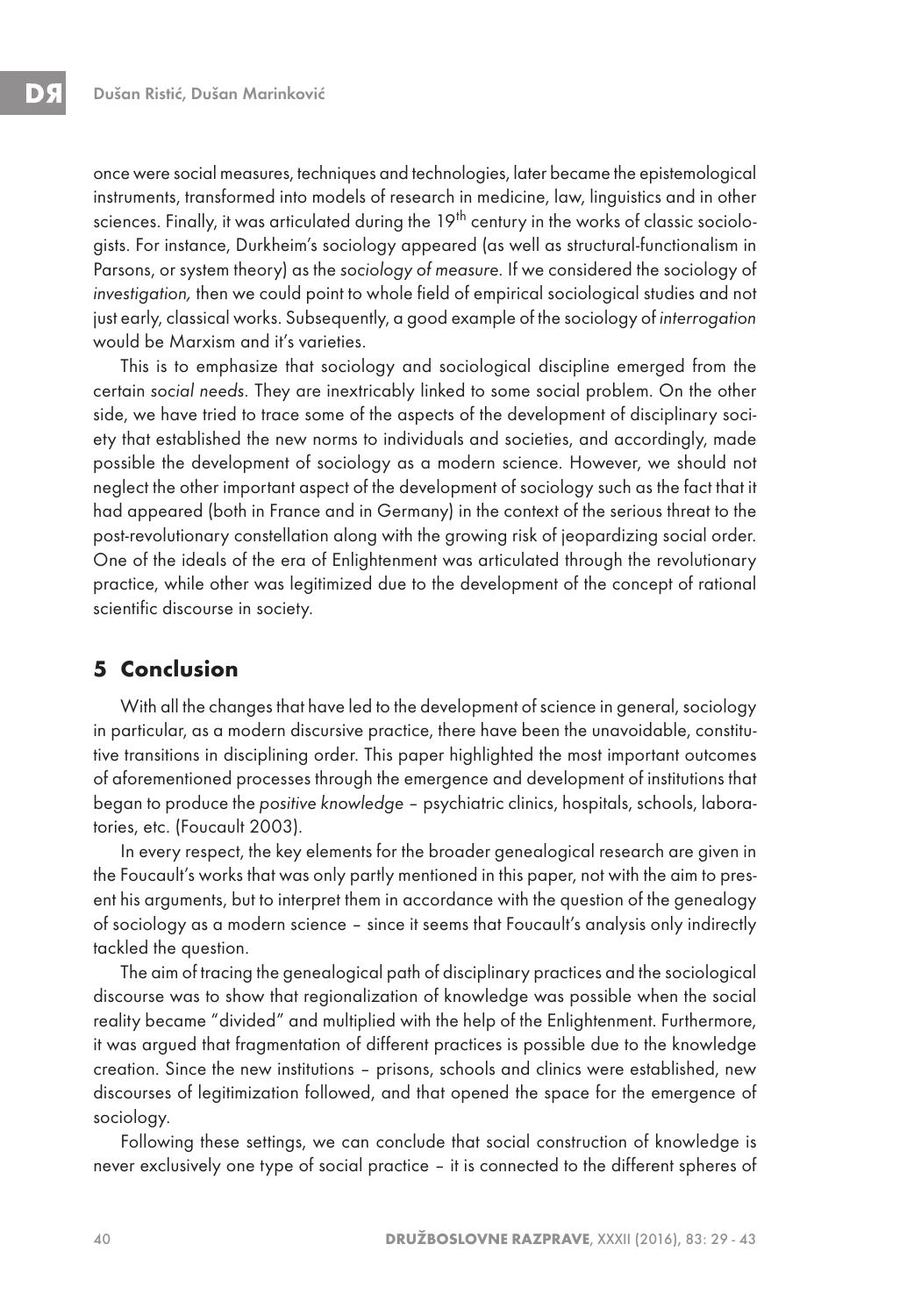society (economy, politics, power) and it is emerging out of the different settings of power relations – hence power/knowledge.

There is still an open question of how far one could go in the research of the rudimentary forms of disciplining practices: all the way to the Roman legions and their regimentations, to the Benedictine monastic practices of discipline in the early Middle Ages? What is for sure, at least until our time came, is that society has become the primary generator of discipline and normalization – through the network of social institutions and knowledge that have emerged during the  $18<sup>th</sup>$  and  $19<sup>th</sup>$  centuries. In somewhat different forms, it lately overtook the organized social life in the Western Europe and beyond.

#### **References**

- Antonio, Robert J (2005): For Social Theory: Alvin Gouldner's Last Project and Beyond. In J. M. Lehmann (ed.): Social Theory as Politics in Knowledge. Current Perspectives in Social Theory: Volume 23: 71–129. Oxford, UK: Elsevier.
- Bentham, Jeremy (1995): The Panopticon Writings**.** London: Verso.
- Bourdieu, Pierre (1989): Ce que parler veut dire. Paris: Fayard.
- Calhoun, Craig (1995): Critical social theory: Culture, history, and the challenge of difference. Oxford, UK and Cambridge, MA: Blackwell.
- Canguilhem, Georges (2013):Le normal et le pathologique. Paris: PUF.
- Chriss, James J (2002): Gouldner's tragic vision. The Sociological Quarterly, 43: 81–96.
- Deleuze, Gilles (2006): Foucault.Minneapolis: University of Minnesotta Press.
- Elden, Stuart (2003): Plague, Panopticon, Police. Surveillance & Society, 1(3): 240–253.
- Foucault, Michel (1980a): La poussiere et le nuage. In M. Perrot (éd.): L'Impossible Prison, Recherches sur le système Pénitentiaire au XIXe siècle: 29-39. Paris: Éd. du Seuil.
- Foucault, Michel (1980b): Body/Power. In C. Gordon (ed.): Power/Knowledge Selected Interviews and Other Writings 1972–1977 Michel Foucault: 55–62. New York: Pantheon Books.
- Foucault, Michel (1980c): Questions on Geography. In C. Gordon (ed.):Power/Knowledge Selected Interviews and Other Writings 1972–1977 Michel Foucault: 63–77. New York: Pantheon Books.
- Foucault, Michel (1980d): The Eye of Power. In C. Gordon (ed.):Power/Knowledge Selected Interviews and Other Writings 1972–1977 Michel Foucault: 146–166. New York: Pantheon Books.
- Foucault, Michel (1980e): Prison Talk. In C. Gordon (ed.):Power/Knowledge Selected Interviews and Other Writings 1972–1977 Michel Foucault: 37–55. New York: Pantheon Books.
- Foucault, Michel (1981): The Order of Discourse. In R. Young (ed.): Untying the Text: A Post-Structuralist Reader: 48–79. Boston, London and Henley: Routledge and Kegan Paul.
- Foucault, Michel (1982): The Subject and Power. In H. Dreyfus and P. Rabinow (eds.): Michel Foucault: Beyond structuralism and Hermeneutics: 209–226. Chicago: The University of Chicago Press.
- Foucault, Michel (1984a): Polemics, Politics and Problematizations. An interview with Michel Foucault. In P. Rabinow (ed.): The Foucault Reader:381–390.New York: Pantheon.
- Foucault, Michel (1984b): Nietzsche, Genealogy, History. In P. Rabinow (ed.): The Foucault Reader: 76–100. New York: Pantheon Books.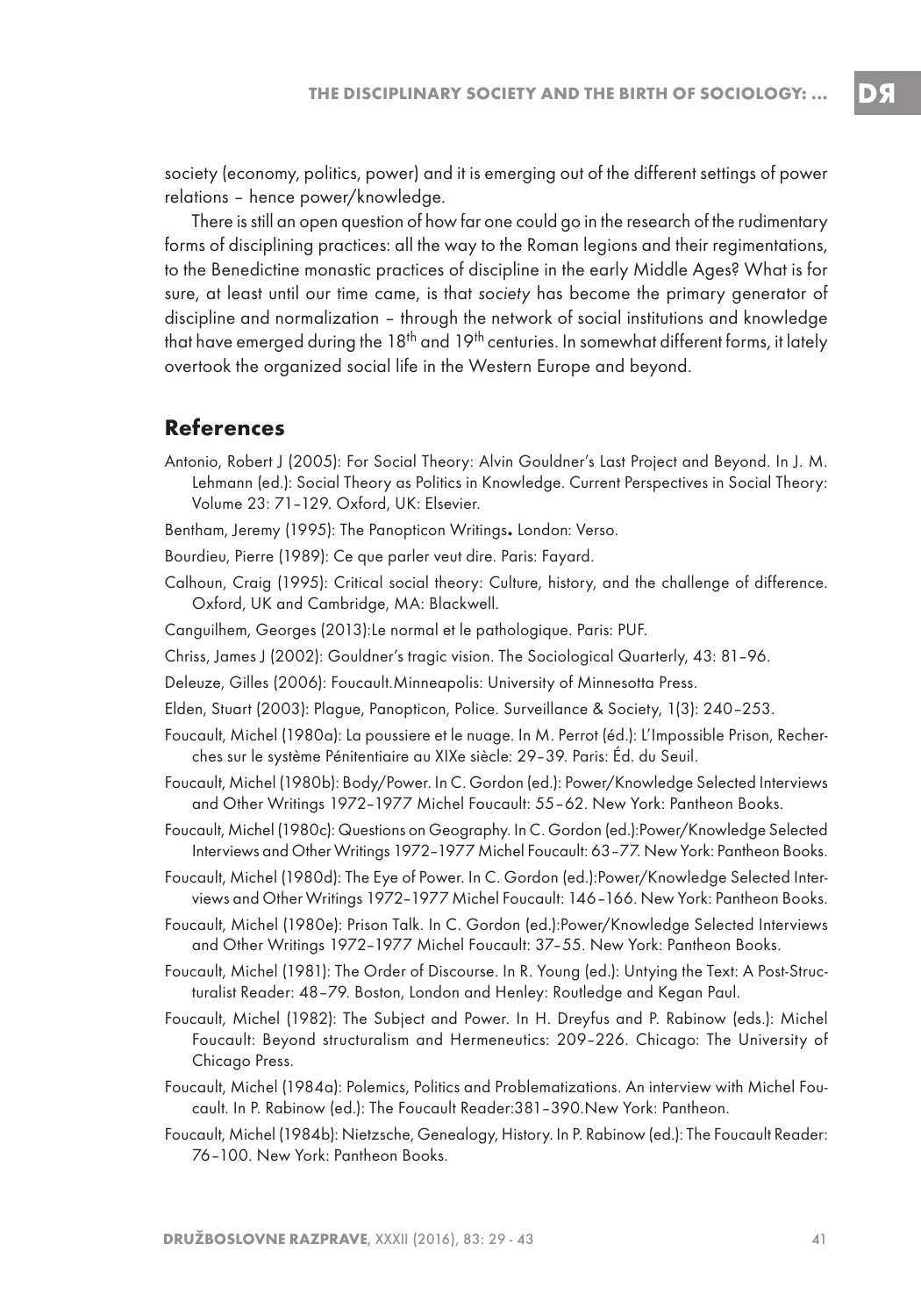- Foucault, Michel (1984c): What is Enlightenment? In P. Rabinow (ed.): The Foucault Reader: 32–50. New York: Pantheon Books.
- Foucault, Michel (1984d): Space, Knowledge and Power. In P. Rabinow (ed.): The Foucault Reader: 239–256. New York: Pantheon Books.
- Foucault, Michel (1994): Théories et institutions pénales. In D. Defert, et F. Ewald (eds.): Dits et écrits 1970–1975, Tome II: 389-393. Paris: Gallimard.
- Foucault, Michel (1995): Discipline and Punish. New York: Vintage Books.
- Foucault, Michel (1998): Society Must Be Defended: Lectures at the College de France 1975–1976. New York: Picador.
- Foucault, Michel (2001): Truth and Juridical Forms. In J.U. Faubion (ed.): Essential Works of Foucault 1954–1984: Power: 1–89. New York: The New Press.
- Foucault, Michel (2002a): Archaeology of Knowledge. London and New York: Routledge.
- Foucault, Michel (2002b): The Order of Things: An Archaeology of the Human Sciences. London and New York: Routledge.
- Foucault, Michel (2003): The Birth of the Clinic. London and New York: Routledge.
- Foucault, Michel (2006): Psychiatric Power: Lectures at the College De France, 1973–74. New York: Palgrave Macmillan.
- Foucault, Michel (2007): Security, Territory, Population. Palgrave Macmillan, New York.
- Foucault, Michel (2008): The Birth of Biopolitics. New York: Palgrave Macmillan.
- Foucault, Michel (2010): The Government on Self and Others. Lectures at the Collège de France 1982–1983. London: Palgrave Macmillan.
- Gouldner, Alvin W. (1965): Enter Plato: Classical greece and the origins of social theory. New York: Basic Books.
- Gouldner, Alvin W (1970): The Coming Crisis of Western Sociology. New York, NY: Avon.
- Gouldner, Alvin W (1976): The Dialectic of Ideology and Technology. London: The MacMillan Press.
- Kant, Immanuel (1784): An Answer to the Question: What is Enlightenment? Available from: http://deakinphilosophicalsociety.com/texts/kant/whatisenlightenment.pdf (Accessed 10.05.2016)
- Laclau, Ernesto, and Mouffe, Chantal (2001): Hegemony & Socialist Strategy Towards a Radical Democratic Politics.London and New York: Verso.
- Latour, Bruno (2007): The Recall of Modernity: Anthropological Approaches. Cultural Studies Review,13(1): 11–30.
- Livingstone, David N (2003): Putting Science in its Place: Geographies of Scientific Knowledge. Chicago and London: The University of Chicago Press.
- Marinković, Dušan (2006): Konstrukcija društvene realnosti u sociologiji. [Construction of Social Reality in Sociology] Novi Sad: Prometej.
- Marinković, Dušan (2012): Heterotopije, granice i moć: sociološki doprinos obnovi potisnutih tema. Teme, 36(4): 1467–1485.
- Marinković, Dušan, Šljukić, Srđan and Ristić, Dušan (2014): Od genealogije ka geo-epistemologiji: zaokret ka lokalnosti prostora, vremena i znanja. [From genealogy to geo-epistemology: A turn towards locality of space, time and knowledge] Sociološki pregled, 48(3): 333–352.
- Marinković, Dušan and Ristić, Dušan (2016): The Genealogy of Deritualising the Effects of Ideology in the Public Sphere. Javnost - The Public, 23(3): 221–236.